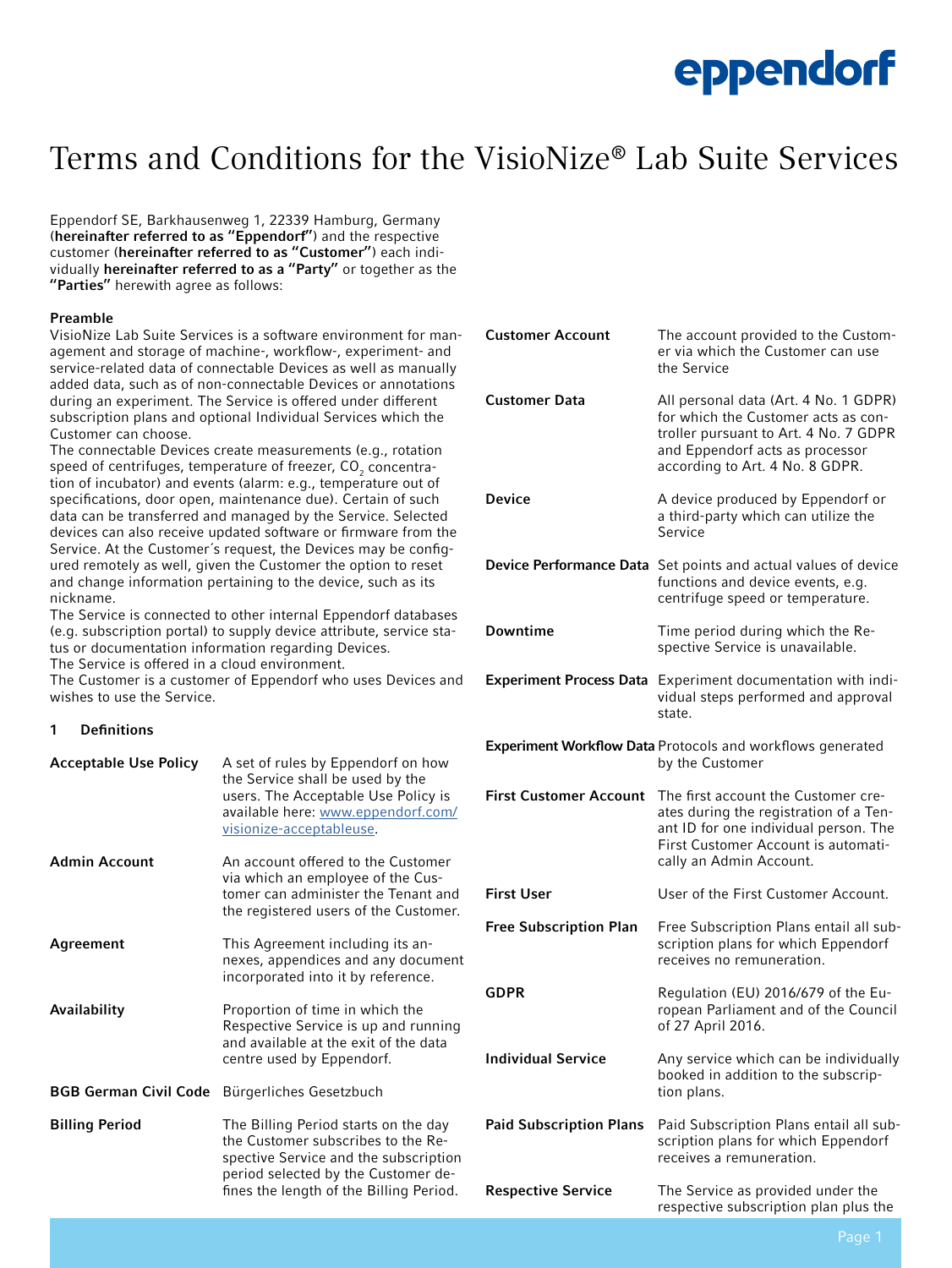|                                      | respective Individual Services booked<br>by the respective Customer.                                                                                                                                                                                                                                               |
|--------------------------------------|--------------------------------------------------------------------------------------------------------------------------------------------------------------------------------------------------------------------------------------------------------------------------------------------------------------------|
| Sample-related<br><b>Device Data</b> | Measurements performed on<br>samples, e.g. sequencing data, plate<br>reader data.                                                                                                                                                                                                                                  |
| <b>Scientific Data</b>               | Scientific results listed in the scientif-<br>ic result section of the documentation<br>and all interpretation of such data in<br>scientific sense.                                                                                                                                                                |
| <b>Service</b>                       | Entails all services provided as part of<br>the VisioNize Lab Suite Service under<br>the Free Subscription Plans, Paid<br>Subscription Plans and the Individual<br>Services including the Software and<br>the corresponding storage space pro-<br>vided by Eppendorf to the Customer<br>as a service in the cloud. |
| Software                             | Means the software provided as part<br>of the Service in the cloud (i.e. not<br>the software installed on the Devic-<br>$es$ ).                                                                                                                                                                                    |
| Software Performance<br>Data         | Information on usage of the Service<br>(daily usage, time spent within spe-<br>cific applications, click paths)                                                                                                                                                                                                    |
| Tenant                               | The entity in the Service that rep-<br>resents the Customer. All tenant<br>administrators and users created by<br>administrators of this tenant have ac-<br>cess to this and only this Tenant.                                                                                                                     |
| <b>Tenant Administrator</b>          | The employee of a Customer using an<br>Admin Account of the Tenant.                                                                                                                                                                                                                                                |
| <b>Tenant ID</b>                     | The unique identifier of the Tenant.                                                                                                                                                                                                                                                                               |
| UrhG                                 | German Copyright Act - Urheber-<br>rechtsgesetz                                                                                                                                                                                                                                                                    |
| <b>User Account</b>                  | An account created by the Tenant<br>Administrator that an employee of the<br>Customer uses to access the Service.                                                                                                                                                                                                  |
|                                      | User Defined Device Data Individual information about the De-<br>vice or its use, made by the Customer<br>or other users. This includes the<br>nicknames of the Devices as well as<br>all individual records and annotations<br>when using the Devices.                                                            |
| <b>Working Day</b>                   | Monday to Friday except public bank<br>holidays in Hamburg, Germany.                                                                                                                                                                                                                                               |

#### 2 Scope of Application

- 2.1 The Service is only offered to entrepreneurs according to Sec. 14 BGB, i.e.; a natural or legal person or a partnership with legal personality who or which, when entering into a legal transaction, acts in exercise of his or its trade, business or profession. The Service is not offered to consumers.
- 2.2 The following General Terms and Conditions govern the account registration and the subsequent access to and use of the Service.
- 2.3 This Agreement supersedes all prior and contemporaneous discussions and agreements, both written and oral, among the Parties with respect to the subject matter of this Agreement and constitutes the sole and entire agreement among the Parties with respect to such subject matter.
- 2.4 The following terms and conditions also apply to all patches, updates, upgrades and bug fixes and all new functions that Eppendorf makes available to the Customer as a part of the Service, unless these are subject to a separate agreement.

#### 3 Scope of Service

- 3.1 Eppendorf shall provide the Service to the Customer.
- 3.2 Eppendorf shall provide the Service either itself or through subcontractors who will act as vicarious agents (Erfüllungsgehilfen) pursuant to Sec. 278 BGB. Eppendorf is free to choose such vicarious agents.
- **3.3** The Customer may use the Service for its internal business purposes.
- **3.4** The Service offers the possibility to receive notifications in case of certain events. Eppendorf will make commercially reasonable efforts to reliably fulfil the notifications, subject to the availability of third party infrastructure, required and emergency maintenance, availability of third party networks, services and communications facilities and force majeure events. Particularly, Eppendorf has no liability for any infrastructure outages on Customer's site. Eppendorf recommends implementing additional alternative measures to notice such events such as for example two ways of receiving such notifications (e.g. via email and SMS). The list of countries where SMS notification receipt is possible can be found here:<https://www.eppendorf.com/visionize-SMS>
- 3.5 Eppendorf reserves its right to modify the Service to a reasonable degree or discontinue Free Subscription Plans entirely. Eppendorf may at any time modify the IT security measures if the security standard is not degraded. If and to the extent that fees must be paid for the Respective Service, Eppendorf shall also ensure that any modifications do not disable paid functions of the Respective Service which had been provided before the modification. Concerning current subscriptions, Eppendorf may discontinue the Respective Service or modify it despite degrading the standard for security (or functionality if applicable) if said changes in the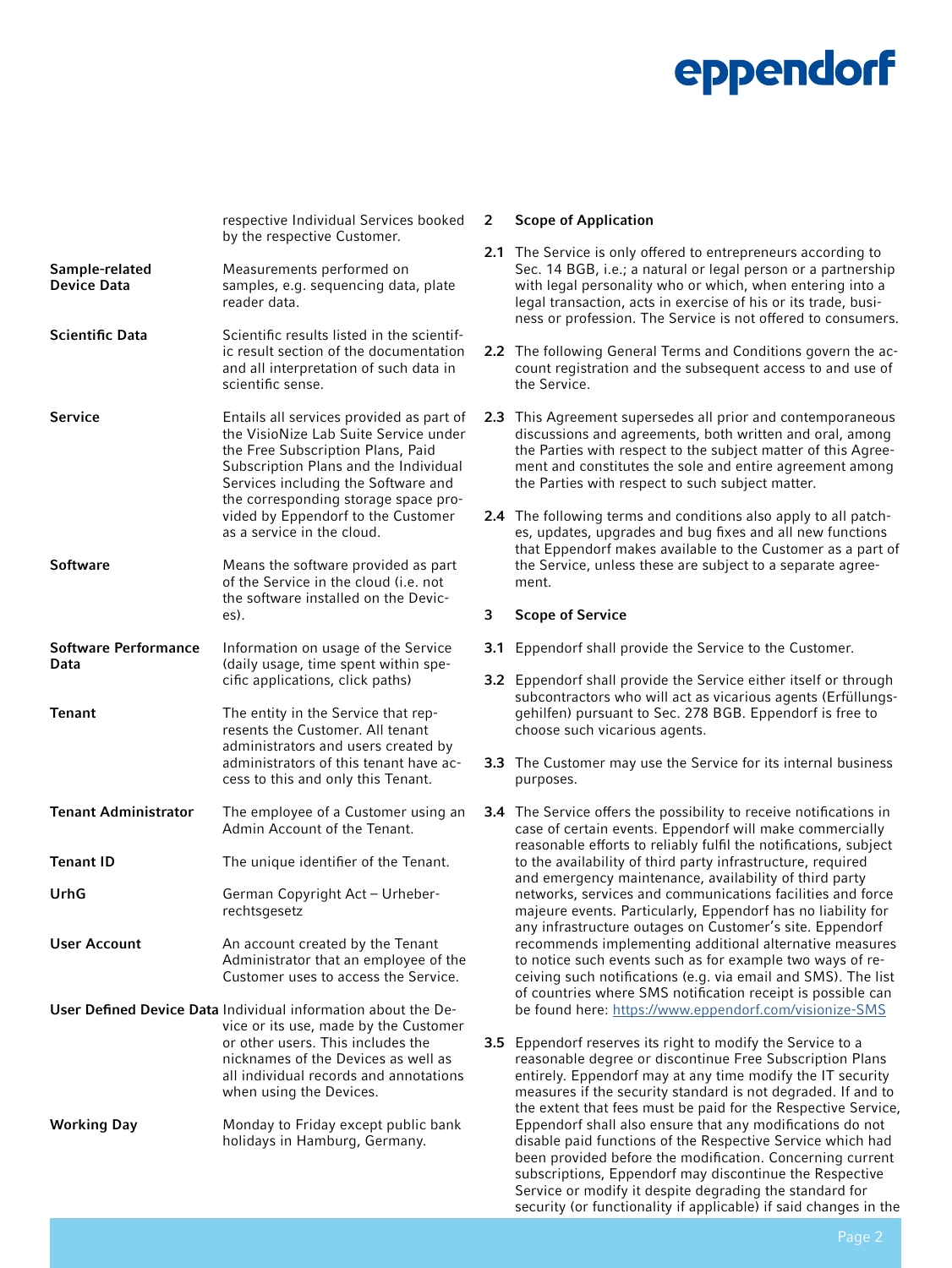Respective Service

- 3.5.1 are legally required or<br>3.5.2 are necessary for the p
- are necessary for the prevention of security risks
- 3.6 Eppendorf is not obliged to provide prior versions of the Respective Service.
- 3.7 Eppendorf may suspend the Customer´s use of the Service if this is reasonably needed to prevent unauthorized access to Customer Data, maintain data security, or if the Customer or its employees or authorized personnel do not abide by the Acceptable Use Policy or violate other terms of this Agreement.
- 3.8 The place of performance shall be the registered office of Eppendorf SE, Barkhausenweg 1, 22339 Hamburg, Germany.
- 3.9 Eppendorf will only be responsible for the Service as provided at the exit point of the data center on which the Service is hosted.
- 4 Conclusion of Agreement and Registration of Users and Devices
- 4.1 The Service is made available by Eppendorf and its distribution network. The registration constitutes a binding legal offer subject to the provisions of this Agreement by the Customer.
- 4.2 After Eppendorf has approved the order, Eppendorf will create the First User based on the data provided during the registration and will create a Tenant in the Service.
- 4.3 The First User will receive an email with the login details for the Service via a clear URL. This confirmation email constitutes the acceptance of the Customer's offer by Eppendorf. The First User has to create the further Admin and Customer Accounts for employees of the Customer afterwards.
- 4.4 Every Device will have to be registered separately under the Tenant ID via an Admin Account, either in the Service itself or on the Device if such a Device offers this function.
- 4.5 On specific Devices, a local user management may be available. This depends on the specific Device.
- 4.6 Together with or subsequent to the first registration in accordance with this section 4, the Customer may purchase a Paid Subscription Plan and Individual Services. The Paid Subscription Plan and Individual Services will be invoiced according to section 10.

#### 5 Obligations of Customer

**5.1** The Customer may use the Service only in accordance with the Agreement.

- 5.2 The Customer may not provide the Service to third parties except to affiliates of the Customer.
- 5.3 The Customer shall ensure that its hardware and software match the requirements to use the Service. In particular, the Customer requires a constant internet connection to use the Service. For connection of some Devices additional hardware from Eppendorf or third party providers may be required. The Customer shall order such hardware separately.
- 5.4 The Customer shall ensure that all workflows the Customer uses as a part of the Service fulfil the Customer's requirements for the respective process. It is the sole responsibility of the customer to ensure that each workflow is suitable to guarantee correct results of the respective experiment.
- 5.5 It is the sole obligation of the Customer to ensure the security and safety of the Devices, it´s associated items, liquids and the Services, including with respect to the users handling them and other equipment on the Customer´s premises.
- 5.6 The Customer may not reverse engineer, decompile, disassemble, or work around technical limitations. This does not limit Customer's rights under sec. 69d and 69e UrhG.
- 5.7 The Customer shall store all access credentials carefully and protect them against unauthorized access by state of the art security measures.
- 5.8 The Customer shall not gain access to the Service by any other means than through his user/administrator credentials, especially not by circumventing or disclosing the authentication or security checks implemented in the Service. The Customer may not use false identity or other´s credentials to gain said access.
- 5.9 The Customer shall de-register a connectable Device when an unauthorized third party gains access to such Device, e.g. when the Device is sold (also see clause 9.26 with regards to IT-security).
- 5.10 The Customer is responsible for all activities that occur under his Tenant ID as these were the Customer´s own acts, except where third parties have used such credentials even though the Customer had implemented the security measures required according to Sec. 5.5 of these T&Cs.
- **5.11** If the Customer becomes aware of any infringement of the Acceptable Use Policy or any section of this Agreement, he shall immediately terminate the relevant person´s account and inform Eppendorf about the infringement.
- 5.12 The Customer shall accept all patches, updates, upgrades and bug fixes provided by Eppendorf without undue delay (unverzüglich). Eppendorf shall not be responsible for issues suffered by the Customer or its affiliates, including any performance or security issues, that result from the Customer's failure to accept patches, updates, upgrades and bug fixes.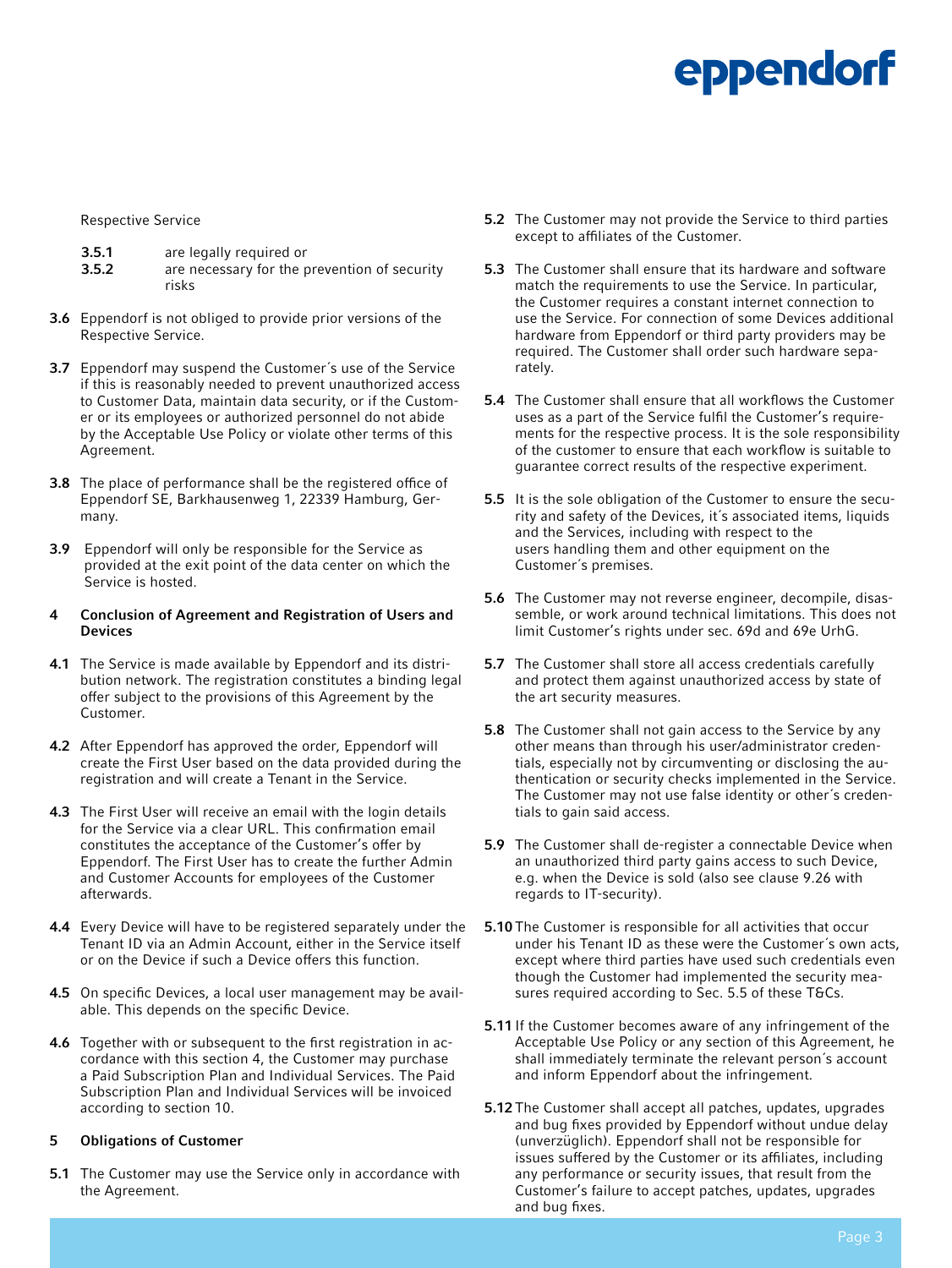- 5.13 The Customer remains responsible for the security of all of its systems, software and on-site hardware.
- 5.14 The Customer shall ensure that its employees and other authorized personnel using the Service also observe the Customer's obligation listed in this section 4.5.

#### 6 Ordering and Using the Service via Third Parties

- 6.1 Customer may be able to order and use the Service via third parties, in particular platforms.
- 6.2 The available features when accessing the Service via a third party may be limited. It is the Customer's obligation to check the information provided by Eppendorf to assess whether all features relevant to the Customer are indeed available via the third party.
- 6.3 A direct contractual relationship governed by this Agreement arises when the Customer accesses the Service via third parties. Additional terms and conditions may apply.
- 6.4 Eppendorf is not liable for the third party and does not warrant or guarantee the Service's availability when accessed via a third party.
- 6.5 Eppendorf will only be liable for the Service as provided at the exit point of the data center on which the Service is hosted even if the Customer accesses the Service via a third party.

#### 7 Proprietary Rights

- 7.1 All rights, title and interests in and to the Service, including any know-how and any part and improvement thereof, and all intellectual property rights and copyrights in or to the foregoing shall remain wholly vested in Eppendorf, its business partners, and/or licensors.
- 7.2 Subject to the terms and conditions set forth in this Agreement, Eppendorf grants to Customer a temporary, nonexclusive, non-transferable, and non-sub-licensable license to use the Software in the cloud. The license is restricted with regard to the number and types of Devices connectable to the Respective Service and in case of certain Paid Subscription Plans and Individual Services with regard to the number of users of the Services to the amount specified in the ordering process. The respective licensing model is named during the ordering process. The Customer is free to decide which Devices are to be connected to the Service, as long as the agreed type and/or number of Devices is not exceeded.
- 7.3 The Software contains third-party components including open source software. Parts of such third-party components are subject to deviating third-party license terms. A list of such third-party components and its respective third-party license terms are available here:

<https://www.eppendorf.com/visionize-licenses> No stipulation in this Agreement is intended to impose further restrictions on Customer's use of such third-party components licensed under third-party license terms. Eppendorf reserves the right to introduce deviating or additional third-party license terms in the course of modifications and in case of updates of the Service and its Software to the extent necessary due to additional third-party components or due to changed third-party license terms.

- 7.4 The Customer grants Eppendorf a worldwide, perpetual, irrevocable, unlimited, transferable, sub-licensable, fully paid, royalty-free license to use any suggestion, recommendation, feature request, or other feedback provided by it or on its behalf related to the Service, including especially, the right of reproduction in any form, the right of distribution in any form, the right to public disclosure and other public communication in any form, as well as unknown types of use. Further, the Customer grants Eppendorf a worldwide, perpetual, irrevocable, unlimited, transferable, sub-licensable, fully paid, royalty-free license to use aggregated and non-aggregated mere machine-related data collected when fulfilling the Service for the purpose to improve and develop its processes, algorithms, products, services, data models and to create new business models, including the right of reproduction in any form, the right of distribution in any form, the right to public disclosure and other public communication in any form, as well as unknown types of use.
- 7.5 The Customer will not attempt nor permit anyone else to attempt to modify, copy for distribution, reverse engineer, reverse compile, or disassemble the code of the Software. This does not limit Customer's rights under sec. 69d and 69e UrhG.
- 7.6 The Customer agrees to include Eppendorf's trademarks, copyrights, and other proprietary notices whenever referring to the Service, the Software or parts thereof.
- 7.7 The Customer may not publicly disclose directly or through a third party the results of any comparative or compatibility testing, benchmarking, or evaluation of the Service, unless the disclosure includes all information necessary for Eppendorf or a third party to replicate the test.

#### 8 Use of Data

- 8.1 Eppendorf may use all data processed in the service for the purpose of providing the service to the Customer.
- 8.2 Subject to the provisions on data protection contained in section 9 of this Agreement, Eppendorf may use Device Performance Data and Software Performance Data to improve the Service or other Eppendorf services, develop new services, identify upselling potential and provide guidance as to specific product features in the product to specific users (e.g. referring to features which the user has not yet used but might be of interest to such user in the Service).
- 8.3 For the avoidance of doubt it shall be clarified that Eppendorf will not use Experiment Workflow Data, Experiment Process Data, Scientific Data or Sample-related Device Data for any other purpose than providing the Service to the Customer. This clause prevails over all conflicting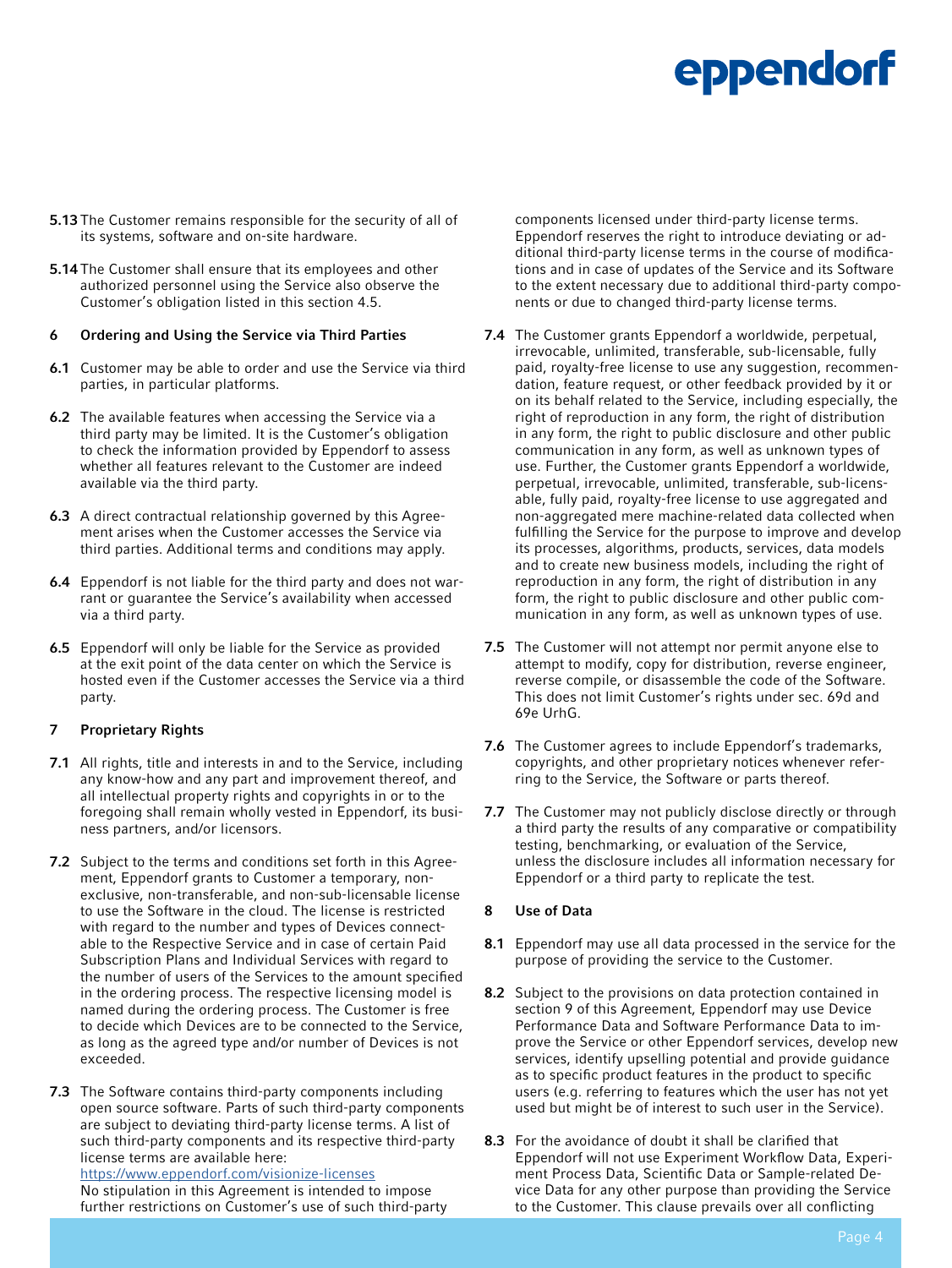clauses in this Agreement.

#### 9 Data Protection and Data Security

- 9.1 In the course of rendering the Service, Eppendorf will process personal data for which the Customer acts as controller according to Art. 4 No. 7 GDPR and which Eppendorf processes as processor according to Art. 4 No. 8 GDPR.
- 9.2 Data subjects are the people using the Service on behalf of the Customer either directly or through a Device.
- 9.3 To the extent such categories of data include personal data in the individual case, Eppendorf will process Device Performance Data, Experiment Workflow Data, Experiment Process Data, Scientific Data, Sample-related Device Data and User Defined Device Data as a processor. This might particularly the following types of personal data: name of the user, business email address, business telephone number; where applicable data generated by the Devices insofar as such might relate to certain employees (e.g., if the temperature changes during a certain period of time and the Customer can connect this information with the employee operating the Device during this time). Eppendorf will also process all further personal data provided by the user when using the Service.
- 9.4 The Customer Data will be processed as described in this Agreement.
- 9.5 The Customer Data is processed only for the purpose of providing the Service (e.g. for sending alerts to the Customer) or supplementary services (e.g. accessing Customer Data during trouble shooting or data recovery).
- 9.6 Eppendorf may anonymize or aggregate the Customer Data, and use such anonymized data in accordance with section 8 of this Agreement.
- 9.7 Eppendorf may process and use the data for its own purposes as controller to the extent permitted by a statutory permission or consent by the data subject, e.g., Eppendorf might process the registration and login-data for its own IT-security purposes. Furthermore, Eppendorf will process Software Performance Data as a controller.
- 9.8 Eppendorf shall process the Customer Data exclusively on behalf of and in accordance with the instructions of the Customer. Such instructions are contained exclusively in this Agreement. If Eppendorf is required to deviate from such instructions by Union or Member State law to which Eppendorf is subject; Eppendorf shall inform the Customer of that legal requirement before processing, unless that law prohibits such information on important grounds of public interest.
- 9.9 Eppendorf shall obligate all personnel engaged in the processing of Customer Data to confidentiality with regard to processing of Customer Data.
- 9.10 Eppendorf shall take all appropriate technical and organisational measures, taking into account the state of the art, the implementation costs and the nature, the scope, circumstances and purposes of the processing of Customer Data, as well as the different likelihood and severity of the risk to the rights and freedoms of the data subject, in order to ensure a level of protection appropriate to the risk of Customer Data. Eppendorf shall have the right to modify technical and organisational measures during the term of the Agreement as long as they continue to comply with the statutory requirements.
- 9.11 Eppendorf is permitted to process Customer Data in accordance with the provisions of this Agreement outside the European Economic Area if it observes the requirements stipulated in Art. 44 to 49 GDPR.
- 9.12 The Customer hereby authorises Eppendorf to conclude an agreement with another processor on behalf of the Customer based on the standard contractual clauses for the transfer of personal data to processors in third countries pursuant to the decision of the European Commission of February 5th in 2010 to the extent this is deemed sensible by Eppendorf to fulfil the requirements stipulated in Art. 44 to 49 GDPR as long as these are still valid. The Customer declares his willingness to cooperate in fulfilling the requirements of Art. 49 GDPR to the extent necessary. Alternatively, Eppendorf may conclude the standard contractual clauses for data transfers between EU and non-EU countries as published on June 4th 2021 in the appropriate model or any newer version of such clauses as updated by the European Commission from time to time.
- 9.13 The Customer grants Eppendorf the general authorization to engage further processors with regard to the processing of Customer Data. Eppendorf shall contractually impose the same data protection obligations on each further processor as set out in the Agreement with respect to Eppendorf as required according to Art. 28 para. 4 GDPR. The Parties agree that they deem this requirement fulfilled if the respective (sub-)processing agreement grants an equivalent level of protection corresponding to the Agreement. I.e., the specific measures may differ depending on the scope of the respective (sub-)processing.
- 9.14 The current subprocessors can be found here: <https://www.eppendorf.com/visionize-subprocessor>
- 9.15 Eppendorf shall notify the Customer of any intended changes in or replacement of further processors. The Customer may object to the instruction of such further processors. If the Customer does not object within 30 days after receipt of the notification, his right to object to the corresponding engagement lapses. If the Customer objects, Eppendorf is entitled to terminate the Agreement with a notice period of 30 days.
- 9.16 Eppendorf shall support the Customer within reason by virtue of technical and organisational measures in fulfilling the latter´s obligation to respond to requests for exercising data subject´s rights against a reasonable fee.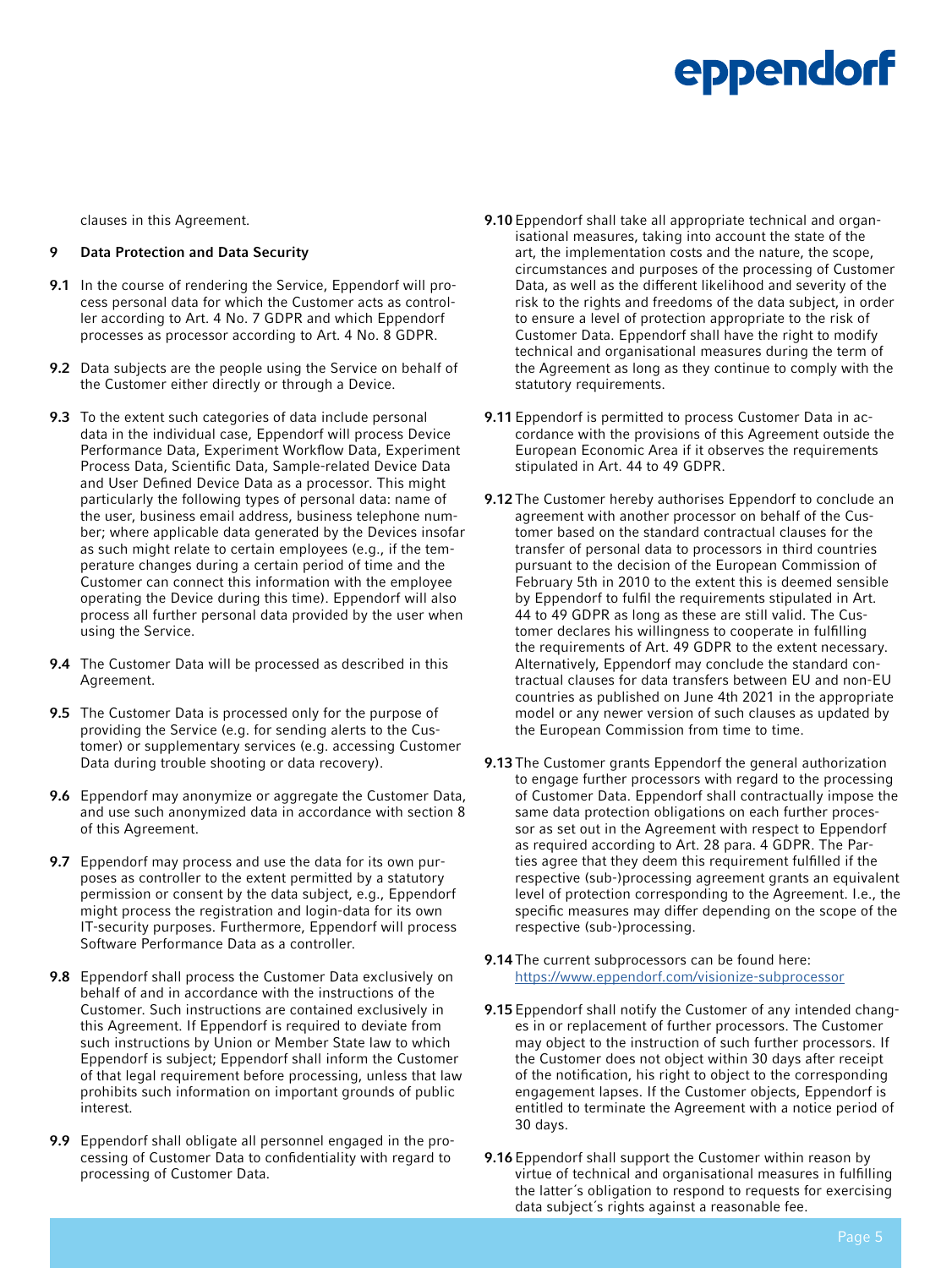Eppendorf shall in particular inform the Customer immediately if a data subject should contact Eppendorf directly with a request for exercising his or her rights in relation to Customer Data and on request, provide the Customer with all information available to Eppendorf on the processing of Customer Data which the Customer required in order to respond to the request of a data subject and which the Customer does not have at its deposal.

- 9.17 Eppendorf shall notify the Customer without undue delay about personal data breaches according to Art. 33 GDPR.
- 9.18 Eppendorf shall assist the Customer to the extent reasonable and necessary in return for a reasonable fee in conducting data protection impact assessments and, if necessary, subsequent consultations with the supervisory authority taking into account the nature of the processing and the information available to Eppendorf.
- 9.19 Upon instruction of the Customer, Eppendorf shall irrevocably delete or return back the Customer Data upon termination of the Agreement, unless Eppendorf is obliged by law to further store the Customer. Eppendorf may keep documentations, which serve as evidence of the orderly and accurate processing of Customer Data, also after the termination of the Agreement.
- 9.20 Eppendorf shall provide evidence regarding the implementation of the obligations under this Agreement in an appropriate manner at the Customer´s request.
- 9.21 The Customer shall be entitled to audit Eppendorf with regard to compliance with the provisions of this Agreement. The Customer is entitled to access the business premises of Eppendorf in which Customer Data is processed at his own expense without disruption of the course of business and under strict secrecy of Eppendorf´s business and trade secrets within the usual business hours after a notice to be given at least 60 days in advance in writing. Such audits are subject to additional fees which will be provided to the Customer after the Customer has requested the audit and specified its scope. The Customer may generally carry out one audit per calendar year. The Customer may carry out additional audits if concrete incidents lead to the reasonable suspicion that Eppendorf violates its obligations according to this clause 7.
- 9.22 Eppendorf is entitled to withhold information if Eppendorf would be in breach of statutory or other contractual provisions as a result of its disclosure.
- 9.23 The Customer is not entitled to get access to data or information about Eppendorf's other Customers, cost information, quality control and contract management reports, or any other confidential data of Eppendorf that is not directly relevant for the agreed audit purposes.
- 9.24 If the Customer commissions a third party to carry out the audit, the Customer shall obligate the third party in writing the same way as the Customer is obliged to Eppendorf; this includes the obligation to maintain secrecy and confidenti-

ality. At Eppendorf's request, the Customer shall immediately submit the corresponding confidentiality agreements. The Customer may not commission any of Eppendorf´s competitors to carry out the audit.

- 9.25 At the discretion of Eppendorf, proof of compliance with the obligations under the Agreement may be provided, instead of an inspection, by submitting an appropriate, current opinion or report from an independent authority or a suitable certification by way of IT security or data protection audits conducted by an independent auditor except if the Customer has material reasons why an audit by the Customer itself is required.
- 9.26 Customer shall ensure that no unauthorized third party gains access to the connectable Devices. If a third party gains such access, it might also be able to gain access to Customer Data or any other data available in the Service.

#### 10 Fees and Payment Terms

- 10.1 Eppendorf offers the Service as a subscription and software-as-a-service (SaaS).
- 10.2 Fees are agreed upon in the subscription process.
- 10.3 Fees might be subject to change with the beginning of a new subscription period subject to the regulations described in sections 16 and 11.
- 10.4 All prices are understood to be net prices without added taxes (e.g. value added tax) which must be paid additionally in the respective statutory amount.
- 10.5 Fees for the respective billing period are generally invoiced in advance.
- 10.6 Payments are in due within thirty (30) days of date of invoice if not agreed otherwise in the individual case.

#### 11 Term and Termination

- 11.1 The term of this Agreement will begin with the completion of the Registration of the Tenant ID in the Admin Account and continue until the Agreement is terminated as set forth in this section.
- 11.2 Subscription renews automatically for an additional Billing Period, depending on the payment period, which the Customer selected, unless terminated by either Party prior to renewal.
- 11.3 The Customer can terminate this Agreement and each Respective Service overall (full termination) or only with regard to a subscription plan or Individual Services or specific Devices by unsubscribing from such part of the Respective Service at least five (5) Working Days prior to the end of the current Billing Period. After termination, the respective number of Devices, must be disconnected from tenant and corresponding device licenses unsubscribed prior to next Billing Period.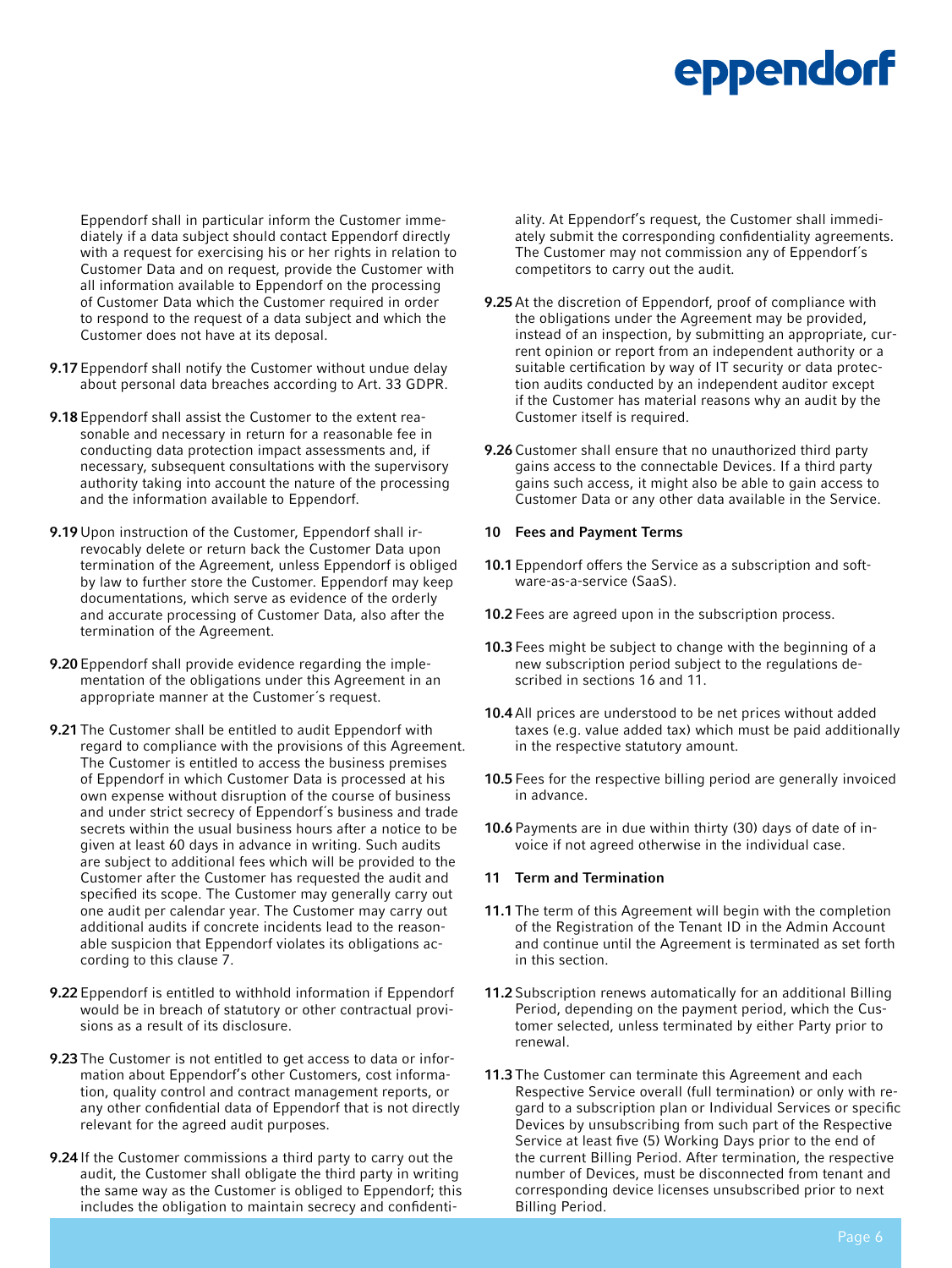- 11.4 Eppendorf may terminate the Respective Service with a notice period of 1 month to the end of a Billing Period.
- 11.5 Eppendorf will remove all configuration of customer tenant 60 days after full termination of this Agreement. After this period, the previous configurations can not be transferred onto an alternative Respective Service booked thereafter.
- 11.6 Either Party's right to terminate this Agreement in its entirety for cause (aus wichtigem Grund) shall remain unaffected. Good cause for termination exists in particular (without limitation) if:
	- 11.6.1 There is reasonable reason to believe that the access to the Solution was used in an abusive manner (e.g. if there was an attempt to circumvent IT-security measures or to unlawfully access intellectual property);
	- 11.6.2 Eppendorf has reasonable reason to believe that the Customer violates the confidentiality obligations contained in this Agreement;
	- 11.6.3 the Customer's outstanding payments amount to at least two monthly fees for any Respective Service; or
	- 11.6.4 insolvency proceedings have been opened regarding the assets of the other contractual party, or the opening of such proceedings is imminent.

#### 12 Interruption and Impairment of Accessibility and Availability

- 12.1 Eppendorf will use commercially reasonable efforts to make the Services accessible to Customer, subject to the availability of third party infrastructure, required and emergency maintenance, availability of third party networks and communications facilities and force majeure events. The Services are hosted on a shared third-party infrastructure environment.
- 12.2 Adjustments, changes and additions to the Service as well as measures which serve to identify and remedy malfunctions may lead to a temporary interruption or impairment of accessibility.
- 12.3 Scheduled maintenance or downtimes will be published to tenant administrators by email at least 24 hours prior to the planned downtime.
- 12.4 Quarterly releases will require scheduled downtime.

#### 13 Liability for Paid and Free Services

- 13.1 The provisions contained in this section 13.1 apply to the liability for paid services. The liability for free services is governed by section 13.2.
	- 13.1.1 The Parties shall be liable without limitation for intent (Vorsatz) and gross negligence (grobe Fahrlässigkeit). 13.1.2 Eppendorf is liable for slight negligence (ein-

fache Fahrlässigkeit) only in case of a breach of an essential contractual obligation (Kardinalpflicht) as well as for damages resulting from injury to life, body or health. Essential contractual obligations are such obligations whose observance is necessary to properly perform the Agreement including the Respective Service and which Customer can normally rely on being complied with. In case of a slight negligent breach of an essential contractual obligation, Eppendorf's liability is limited to the typical foreseeable damage under this Agreement which is the yearly license fee to be paid by the Customer under the Agreement.

- 13.1.3 The limitations of liability pursuant to the above sections also apply in favour of the employees, agents or other personnel of Eppendorf.
- 13.1.4 Any liability on the part of Eppendorf for issued guarantees (Garantien) – which have to be expressly designated as such in order to be warranties in a legal sense – as well as for claims due to the German Product Liability Act (Produkthaftungsgesetz, "ProdHaftG"), remains unaffected.
- 13.1.5 The total liability of the Eppendorf shall be limited to the overall yearly license fee to be paid by the Customer under the Agreement.
- 13.1.6 All further liability of Eppendorf is excluded. 13.1.7 Customer is obliged to notify Eppendorf without undue delay about any damage or tangible risk within the meaning of the above provisions on liability or to have Eppendorf record such damages so that Eppendorf is informed as early as possible and may undertake measures of mitigation of damages in reasonable co-operation with Customer.
- 13.2 The provisions contained in this section 13.1 apply to the liability for free services. The liability for paid services is governed by section 13.1.
	- 13.2.1 Both Parties shall be liable to each other according to the statutory provisions. In case of Eppendorf the Parties agree that these are the provisions applying to gratuitous loans (Leihe), in particular Sec. 599 and 600 BGB, i.e., Eppendorf is only liable for wilfulintent ("Vorsatz") and gross negligence ("grobe Fahrlässigkeit").
	- 13.2.2 Any liability on the part of Eppendorf for issued guarantees – which have to be expressly designated as such in order to be warranties in a legal sense – remains unaffected.
	- 13.2.3 The Client is required to notify Eppendorf without undue delay about any damage within the meaning of the above provisions on liability or to have Eppendorf record such damages so that Eppendorf is informed as early as possible and can still mitigate the harm together with the Customer.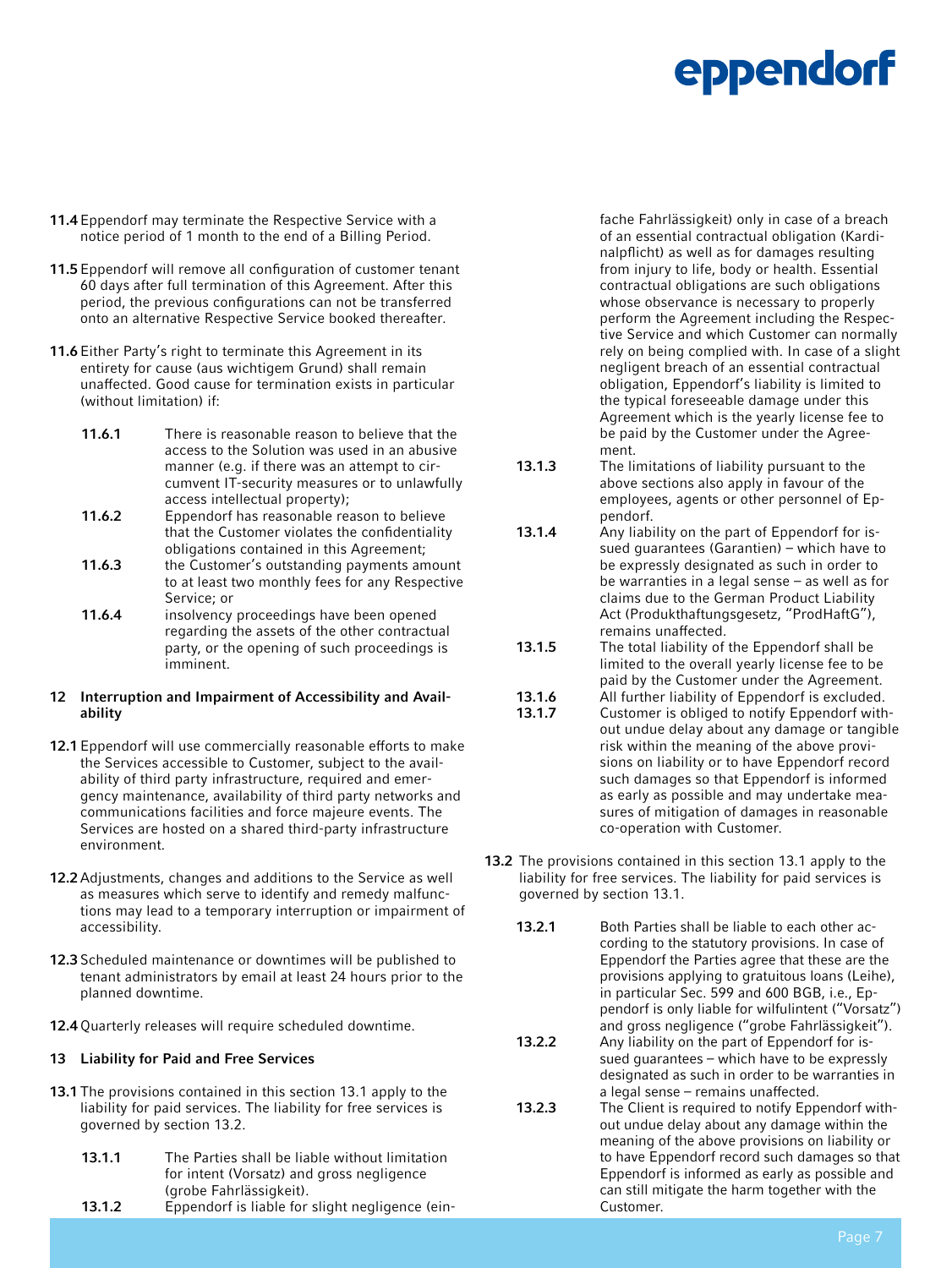13.3 The limitations of liability pursuant to this section 13 apply also in favour of the employees, officers, directors, representatives, suppliers, subcontractors, and any person used by Eppendorf in performing any of its obligations.

#### 14 Indemnity

- 14.1 Upon first request, the Customer shall indemnify Eppendorf from all third party claims asserted against Eppendorf based on a culpable violation of a responsibility, obligation or guarantee by the Customer as well as from the necessary expenses for legal defence. The necessary expenses include in particular reasonable attorney fees incurred for the defence, which are not limited to statutory fees.
- 14.2 The provisions of this section 14 shall apply mutatis mutandis to fines as well as other regulatory or judicial orders and claims.

#### 15 Confidentiality

- 15.1 For the purposes of this Agreement "Confidential Information" shall include but not be limited to the Software, including all specifications, any documents including but not limited to the terms and conditions of the Agreement, all information concerning either party's technical operations including, without limitation, computer systems, equipment, and facilities, and either Parties' financial, business, and commercial information. Confidential Information shall not include information that is or comes in to the public domain or is independently created or obtained by a Party other than where such resulted from a disclosure by a third party in breach of confidentiality obligations.
- 15.2 Each Party agrees that it shall not sell, transfer, publish, disclose, display, or otherwise make available to third parties the Confidential Information of the other Party without prior written consent of such other Party. Each Party agrees to secure and protect Confidential Information and to take appropriate action by written agreement with its employees, agents, and/or subcontractors with permitted access to such Confidential Information to satisfy its obligations hereunder.
- 15.3 This section 15 imposes no obligations with respect to information which: (a) was in a Party's possession before receipt from the respective other Party; (b) is or becomes a matter of public knowledge through no fault of the Party receiving the information; (c) was rightfully disclosed to the Party by a third Party without restriction on disclosure; or (d) is developed by the Party without use of the Confidential Information as can be shown by documentary evidence.
- 15.4 Each Party may make disclosures to the extent required by law or court order, provided the Party makes commercially reasonable efforts to provide the Party which provided the Confidential Information with notice of such disclosure as promptly as possible and uses diligent efforts to limit such disclosure and obtain confidential treatment or a protective order and has allowed the Party which provided the Confi-

dential Information to participate in the proceeding.

- 15.5 Each Party further agrees that it shall promptly notify the other as soon as it becomes aware of any breach of confidentiality obligations pursuant to an Agreement and give the other Party all reasonable assistance in connection with investigation of the same. Each Party shall use its best efforts to assist the other in identifying and preventing any unauthorised use or disclosure of any portion of Confidential Information. Neither Party shall disclose any Confidential Information of the other to any third party unless it has (a) obtained the prior written consent of that Party and (b) provided that the third party has executed a confidentiality and non-disclosure agreement directly with the other Party.
- 15.6 Obligations and undertakings relating to confidentiality and non-disclosure, whether contained in this clause or elsewhere in the Agreement, shall survive for five years after termination of the Agreement.

#### 16 Modification of Terms

- 16.1 Eppendorf SE reserves the right to modify these terms at any time taking into account the justified interests of the Customer. Eppendorf will inform the Customer of any proposed modification of these terms, provide him with the proposed new version of these terms and notify the Customer of the date when these new terms will apply to the Agreement.
- 16.2 The modification of the Agreement is subject to a prior written notice or – at Eppendorf´s sole discretion – notice in text form via email or electronic means in an appropriate period of time but no later than four (4) weeks before the respective new terms shall apply. If the Customer does not expressly refuse the respective modification within this timeframe granted after receipt of such notice, the Customer is deemed to have approved the respective modification of the Agreement. In the aforementioned notice about the modification of the terms, Eppendorf will inform the Customer expressly and specifically about the right to object within the notice period and the consequences of not expressly refusing the proposed modification. In case the Customer objects, the Agreement will continue under the previous conditions but Eppendorf or the Customer might still choose to terminate it.
- 16.3 With regard to paid services, the Agreement may only be modified:
	- a) in order to comply with applicable law and related case law or due to a change in applicable law or related case law;
	- b) to ensure or improve IT security and the technical performance of the Services;
	- c) to adapt the Services to existing or new market-specific needs of the Customer base or Eppendorf; or
	- d) due to actual business reasons of Eppendorf, such as the optimization of its own operating processes or changes to the business model, provided that the legitimate interests of the Customer are sufficiently taken